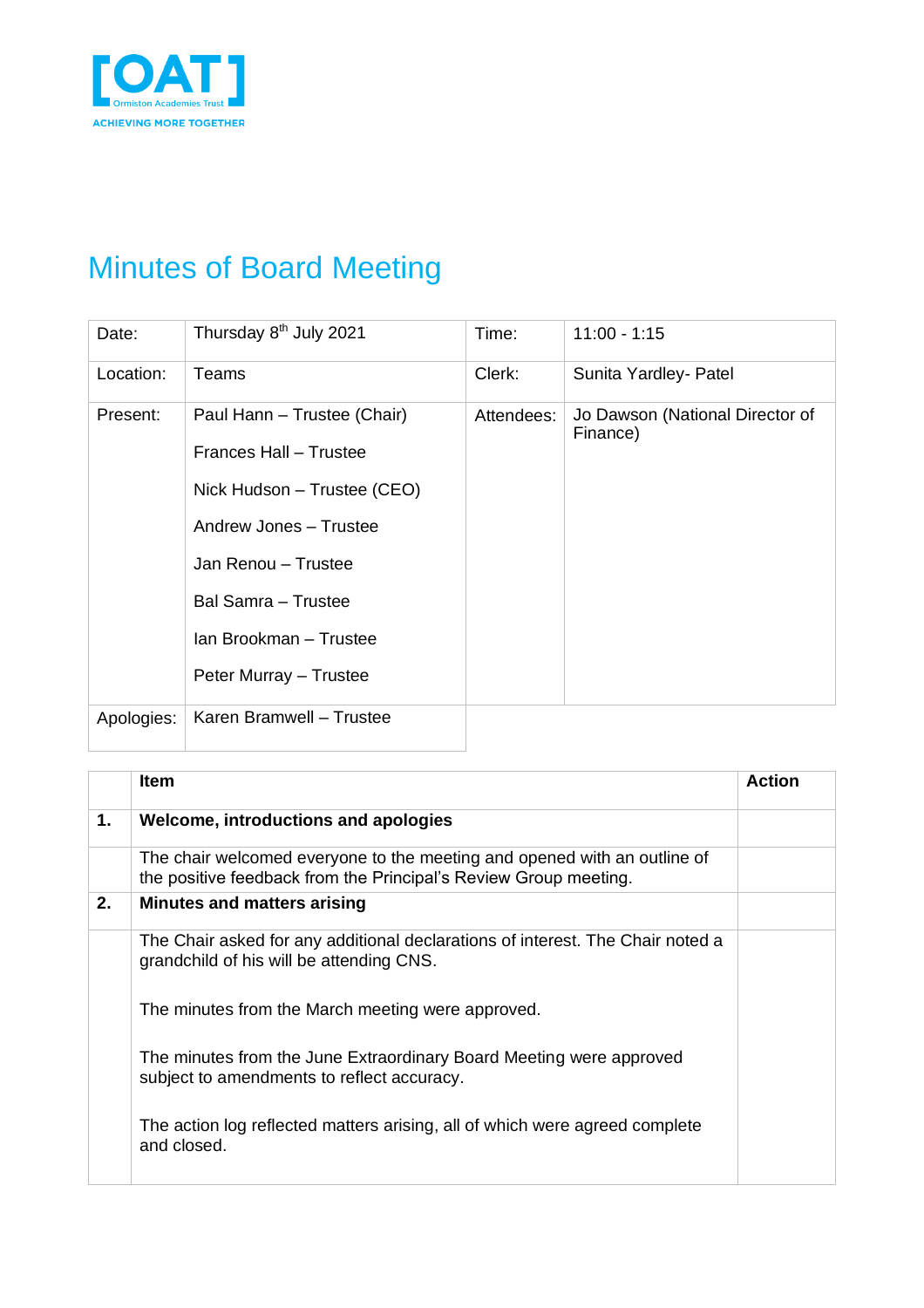

|    | Trustees asked for an update on the feedback to the DfE on TBAP and<br>requesting further financial support/protecting reserves.                                                                                                                                                                                                                                                                                                                                                   |           |
|----|------------------------------------------------------------------------------------------------------------------------------------------------------------------------------------------------------------------------------------------------------------------------------------------------------------------------------------------------------------------------------------------------------------------------------------------------------------------------------------|-----------|
|    | The CEO responded that the letter of assurance received from the DfE is<br>unlikely to be improved or changed but channels of communication should<br>remain open. Conversations with the ESFA have indicated contentment with<br>OAT's reserves strategy so there is little room for manoeuver. Trustees<br>agreed that protecting the reserves is therefore a management role and this<br>should be carefully managed moving forward. The CEO reiterated the<br>reserves policy. |           |
| 3. | <b>CEO Report</b>                                                                                                                                                                                                                                                                                                                                                                                                                                                                  |           |
|    | The CEO outlined that the focus of the CEO report is OAT's priorities and<br>strategy and the work undertaken by the Executive on priorities for the next<br>12 months having reflected on OAT's SEF process, strategic risk<br>assessment, notes of the strategy finance meetings and engagement with<br>principals through the Principal Review Group and Principals' Forum.                                                                                                     |           |
|    | The report includes a suggested amended timeline for the OAT strategy<br>review with a view to launching the new strategy in September 2022. This is<br>sooner than the planned January 2023 due to the pandemic changing the<br>education climate and the current strategy not necessarily being still fit for<br>purpose but also to ensure the strategy runs with the academic year.                                                                                            |           |
|    | Trustees agreed that the timeline should be amended and noted that trustees<br>should be engaged in the strategy development process.                                                                                                                                                                                                                                                                                                                                              |           |
|    | Trustees asked to see the themes of the strategy early in the<br>development process. It was agreed that this would take place in<br>September and every board meeting will include a section on strategy<br>development.                                                                                                                                                                                                                                                          | <b>NH</b> |
|    | The CEO responded that the Executive Team has been considering this and<br>will share self-evaluation and benchmarking exercises at the next board.                                                                                                                                                                                                                                                                                                                                | <b>NH</b> |
|    | The CEO updated on the staff head office team to underline to trustees where<br>investment in head office teams has taken place, particularly as the Trust has<br>expanded and head office has a distinct role and increasing in-house<br>procedures to manage. There was a discussion about the key areas and<br>clarification of where teams sit in the Head Office structure.                                                                                                   |           |
|    | Trustees asked what the expectations are in terms of the shape of the<br>staff team and how this may change over the next couple of years?                                                                                                                                                                                                                                                                                                                                         |           |
|    | The CEO responded that there would continue to be investment in Teaching<br>& Training and Education to support the Trust's aims around improving<br>behaviour, inclusion and mental health. There will also be continued<br>investment in HR, IT, Estates and Finance.                                                                                                                                                                                                            |           |
|    | Trustees asked what the schools get in terms of support from the<br>investment in lead practitioners and other head office functions and<br>how impact is demonstrated.                                                                                                                                                                                                                                                                                                            |           |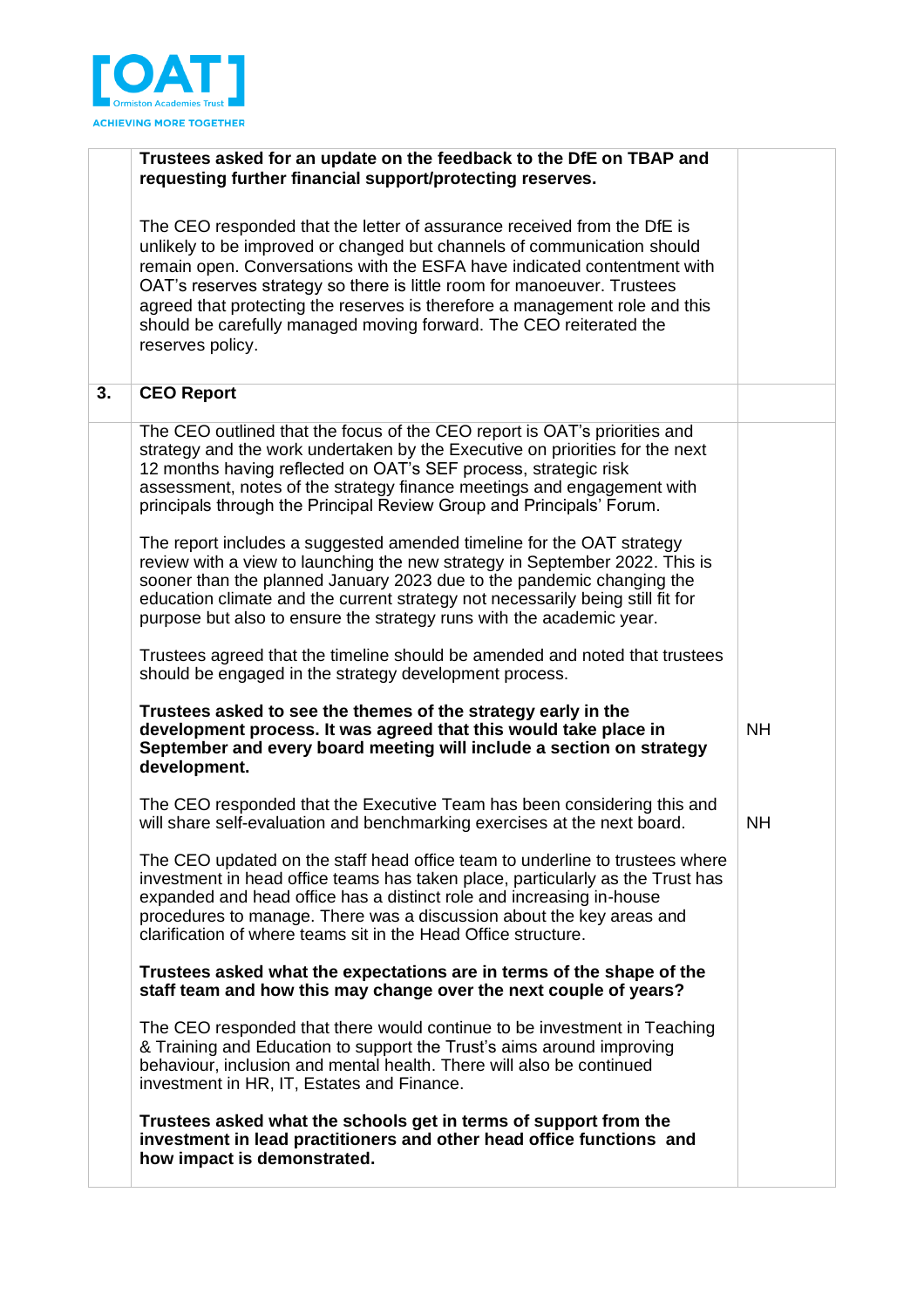

|    | The CEO responded that documentation is being developed to provide clarity<br>to schools on the services that are expected from OAT head office functions.<br>This will drive high expectations and will be monitored through metrics and<br>soft data. There has been an increase in feedback from schools about the<br>value of Regional Lead Practitioners (RLPs). This has also been reflected in<br>recent Ofsted reports.                                                                                                                                       |            |
|----|-----------------------------------------------------------------------------------------------------------------------------------------------------------------------------------------------------------------------------------------------------------------------------------------------------------------------------------------------------------------------------------------------------------------------------------------------------------------------------------------------------------------------------------------------------------------------|------------|
|    | There was a discussion about the over-head ratio for head office staff given<br>recent growth. It was noted that the head office staff team is still small in<br>comparison to other Trusts of similar size. It was agreed that either People<br>Committee or F&C Committee will monitor the size of the head office team<br>going forward to ensure a clear directive and strong narrative.                                                                                                                                                                          | <b>SYP</b> |
|    | Trustees asked whether there would be any quantitative data to support the<br>qualitative feedback that has already been received on RLPs.                                                                                                                                                                                                                                                                                                                                                                                                                            |            |
|    | The CEO responded that the current Ofsted reports will offer this in the first<br>instance but further mechanisms can be considered, and will be reported<br>through SIS. This approach was agreed.                                                                                                                                                                                                                                                                                                                                                                   | <b>NH</b>  |
|    | The CEO updated on the staff survey results and current projects underway.                                                                                                                                                                                                                                                                                                                                                                                                                                                                                            |            |
|    | The trustees agreed to changes to the admissions policy going forward in line<br>with the changes stipulated in the new admissions code. This included<br>agreement to delegate decisions to schools on both in-year admissions<br>process and nominating an authorised person to make decisions in the Fair<br>Access Protocol process.                                                                                                                                                                                                                              |            |
| 4. | <b>Budget</b>                                                                                                                                                                                                                                                                                                                                                                                                                                                                                                                                                         |            |
|    | The National Director of Finance outlined the budget and reserves plans,<br>including the need to keep the reserves marginally lower than originally<br>intended to allow flexibility for required improvements and support in estates,<br>mental health and IT. This will also allow time to manage risks and<br>sensitivities. The Trust is in a more stable position at this point than the same<br>time last year.<br>The Chair of F&C outlined that the F&C committee has reviewed the<br>amended position and has complimented the team's approach to finances. |            |
|    | There were reflections that the budget flexibility and contingency is positive.<br>The F&C Committee has agreed that spending of the contingency budget<br>needs to be approved by F&C Committee before the plans to spend are<br>committed. It was further noted that the management plan for the 3%<br>reserves ratio is supported by F&C Committee, however, this does need be<br>supported by further work in HO plans beyond the budget year.                                                                                                                    |            |
|    | Trustees complimented the quality of the budget papers and noted that the<br>OAT strategy work and reserves strategy need to align. The financial plan,<br>including the forecast and budget, was approved for submission.                                                                                                                                                                                                                                                                                                                                            |            |
| 5. | <b>Risk Register</b>                                                                                                                                                                                                                                                                                                                                                                                                                                                                                                                                                  |            |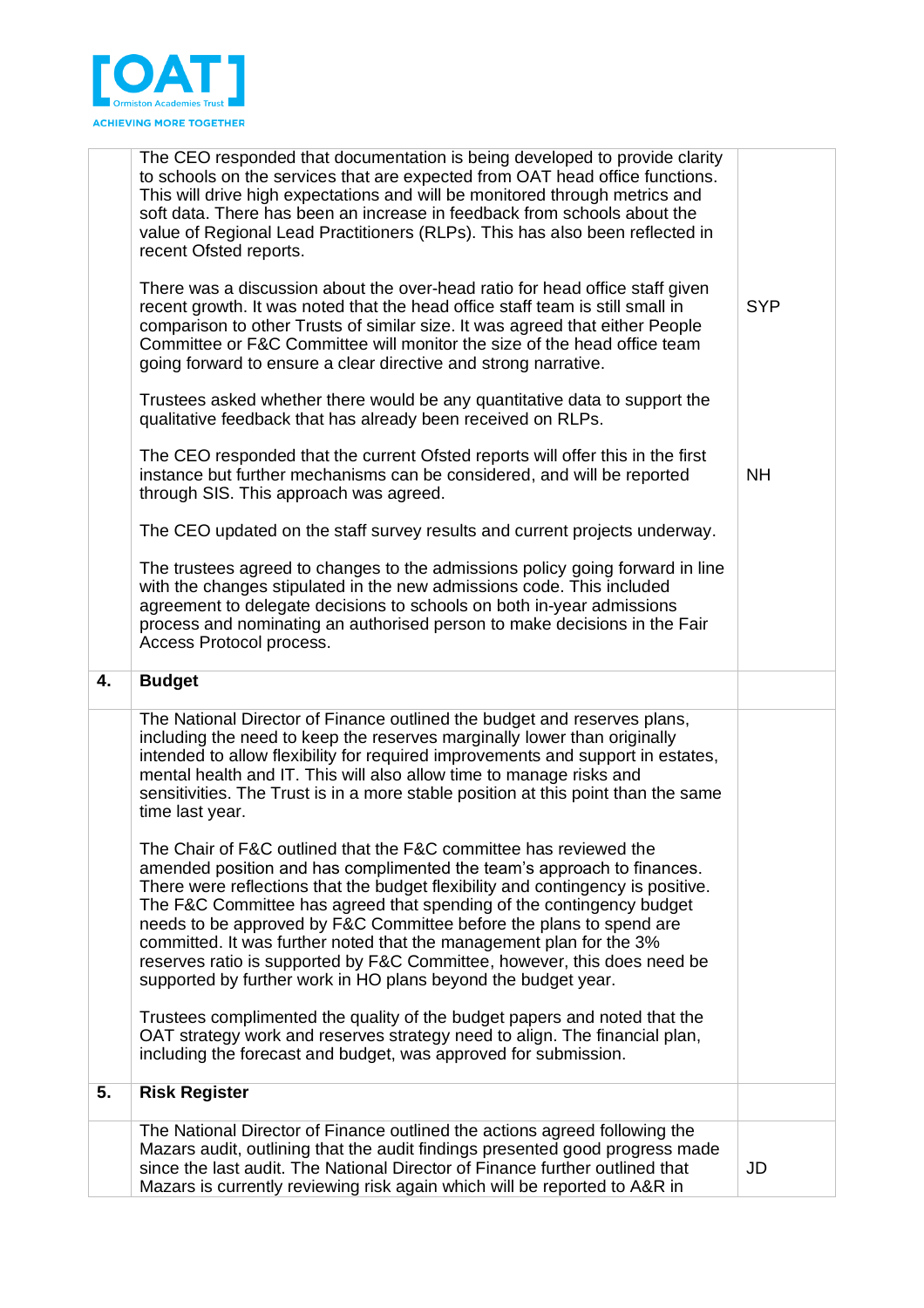

|    | September. It was suggested, and agreed, that Trust level risks be further<br>considered in the strategy reflection session in September.                                                                                                                                                                                                                                                                                                                                                                                                                                                         |  |
|----|---------------------------------------------------------------------------------------------------------------------------------------------------------------------------------------------------------------------------------------------------------------------------------------------------------------------------------------------------------------------------------------------------------------------------------------------------------------------------------------------------------------------------------------------------------------------------------------------------|--|
|    | The National Director of Finance particularly wanted to draw attention to the<br>increase in cyber-security risks at the moment and this has been added as a<br>regular item to the F&C and A&R Committee agendas. The increase in risk<br>was reiterated by the CEO.                                                                                                                                                                                                                                                                                                                             |  |
|    | The Chair of the F&C committee noted that the quality of the papers is<br>improving all the time; it is good to see changes to the risk register which can<br>often be a static document and the process of monitoring is working well and<br>high-quality review at this level is positive.                                                                                                                                                                                                                                                                                                      |  |
|    | There was a discussion about the longer-term strategic risks that need to be<br>considered through 4-5year horizon scanning. It was agreed that time for<br>trustees alone to consider this would be useful. It was further noted that<br>higher level reporting to board would be helpful to have in terms of horizon<br>scanning and strategic risk.                                                                                                                                                                                                                                            |  |
| 6. | <b>Comfort Break</b>                                                                                                                                                                                                                                                                                                                                                                                                                                                                                                                                                                              |  |
| 7. | <b>Pay Review</b>                                                                                                                                                                                                                                                                                                                                                                                                                                                                                                                                                                                 |  |
|    | The Pay Review proposals were agreed.                                                                                                                                                                                                                                                                                                                                                                                                                                                                                                                                                             |  |
| 8. | <b>Policy and compliance</b>                                                                                                                                                                                                                                                                                                                                                                                                                                                                                                                                                                      |  |
|    | The Company Secretary presented the Modern Slavery Statement outlining<br>the process for development and noted small changes to previous statement.<br>The statement was agreed.                                                                                                                                                                                                                                                                                                                                                                                                                 |  |
|    | The Company Secretary outlined the changes to the Academy Trust<br>Handbook and the associated changes.                                                                                                                                                                                                                                                                                                                                                                                                                                                                                           |  |
|    | The Chair of the A&R committee highlighted that the decision to continue with<br>the current external auditors, RSM, for another year, beyond 5 years, was<br>made at the Audit & Risk Committee on the 9 <sup>th</sup> June 2021. This decision was<br>made in the context of other activity that was taking place e.g., changes to the<br>finance and payroll systems. This decision was ahead of the new Academy<br>Trust Handbook (ATH) being communicated. It was noted that the new ATH<br>states that "Trusts should retender their external audit contract at least every<br>five years". |  |
|    | Trustees agreed that the change to the guidance meant that this should be<br>discussed again in the next Audit & Risk committee, this meeting is due to<br>take place on September 22 <sup>nd</sup> 2021.                                                                                                                                                                                                                                                                                                                                                                                         |  |
|    | The Company Secretary presented the SEN policy outlining no changes from<br>last year. The policy was agreed.                                                                                                                                                                                                                                                                                                                                                                                                                                                                                     |  |
| 9. | <b>Trustee Training and Development</b>                                                                                                                                                                                                                                                                                                                                                                                                                                                                                                                                                           |  |
|    | The CEO outlined the Trustee Training and Development Plan paper, which<br>has been developed using CSTs Assurance Framework, as a starting point                                                                                                                                                                                                                                                                                                                                                                                                                                                 |  |